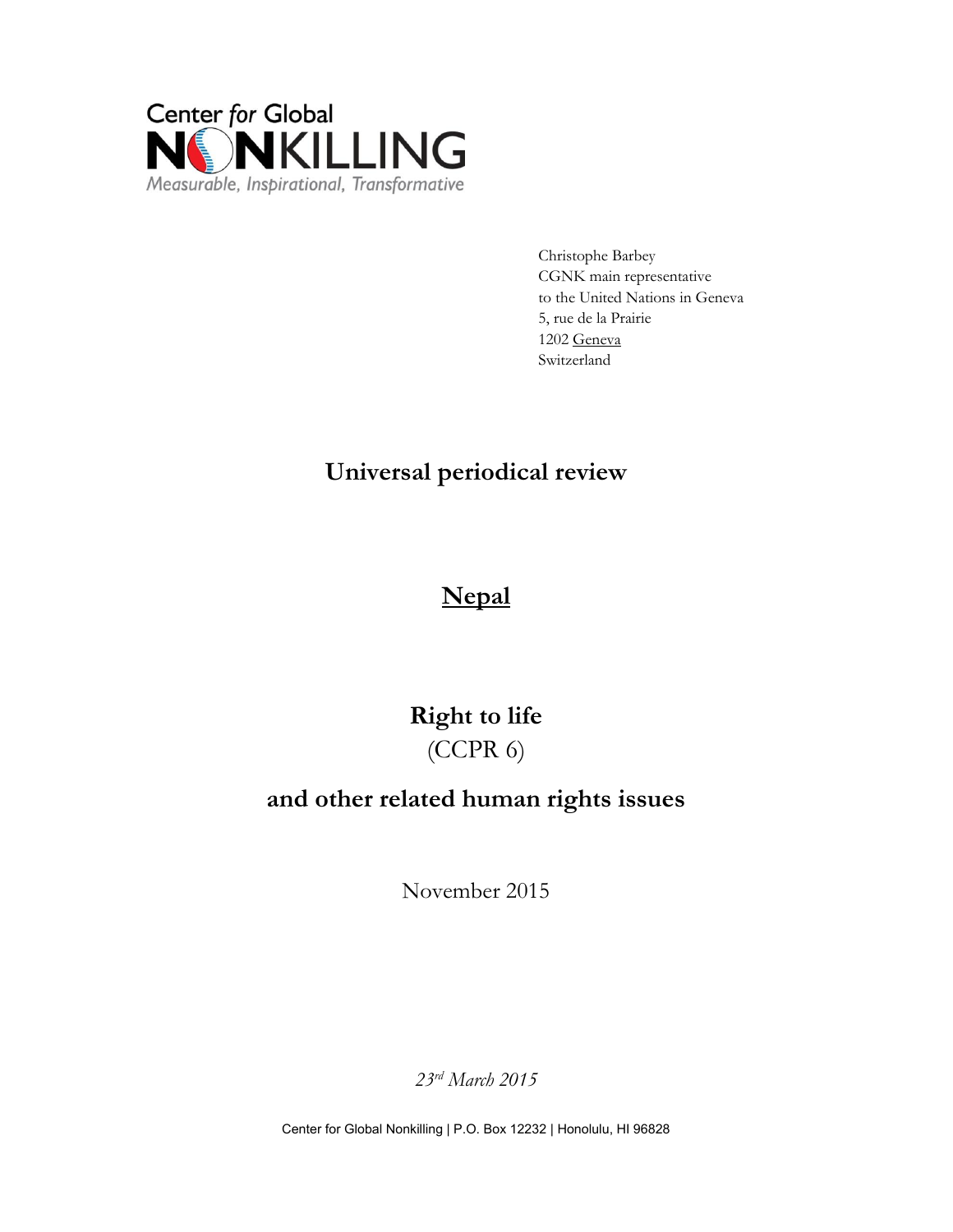### **"We understand the right to life as being the right not to be killed, but also as everyone's responsibility not to kill others".**

#### 1° Introduction

The Center for Global Nonkilling has a unique mission that is both inspirational for individuals and transformative for societies: To promote change toward the measurable goal of a killing-free world by means open to infinite human creativity in reverence for life. To make every person a center for global nonkilling requires innovative research, global education & training, as well as a monitoring program that measures progress and reveals the way forward.

The Center for Global Nonkilling has ECOSOC special consultative status since 2014.

#### 2° Notes from first UPR cycle

CGNK notes that during Nepal's first cycle of the UPR, the right to life has only been mentioned in relation to extrajudicial executions (various recommendations) and briefly in relation with the quality of life in relation to gender equality (rec. 106.22) and to dignity of life in relation with poverty (rec. 106.43).

CGNK wishes by this present contribution to broaden the approach to the right to life, to include the promotion of the right to life as a whole, the recognition of the right to peace as needed for the fulfillment of the right to life and regarding the prevention of suicide.

CGNK notes with great pleasure the will of the Nepalese authorities to institutionalize peacebuilding (§104 of the UPR 2011 final report) and the establishment of a ministry of peace and reconstruction.

#### 3° The right to life

The interim constitution provides for the full protection of life and forbids death penalty (article 12.1). The Center for Global Nonkilling encourages the Republic of Nepal to go further in its future constitution and to declare therein that the country "celebrates life as a necessary means for happiness and fulfillment, for the achievement and respect of all the human rights ofveach and everyone".

#### 4° Suicides

Enhancing a good quality of life for all is a prerequisite to diminish suicide rates. Various reports<sup>1</sup> state that the number of suicides is high in Nepal, especially among women. Suicide is a health and well-being issue and should in no case be criminalized. Nepal should, as seems to be the need, change its legalization accordingly. Moreover further research should be done on the causes of suicides and national mechanisms and infrastructures should be developed and implemented to prevent suicides, to help those who attempt it or might attempt it, as well as their relatives.

#### 5° The right to peace

The Center for Global Nonkilling, in order to enhance quality of life and good relations between people, social groups and institutions encourages Nepal to guarantee, as a human right in its constitution, the right to peace and to live in peace. Such a right will favor reconciliation and harmonious living between the various groups composing the diversity of the Nepalese society<sup>2</sup>.

Center for Global Nonkilling | P.O. Box 12232 | Honolulu, HI 96828